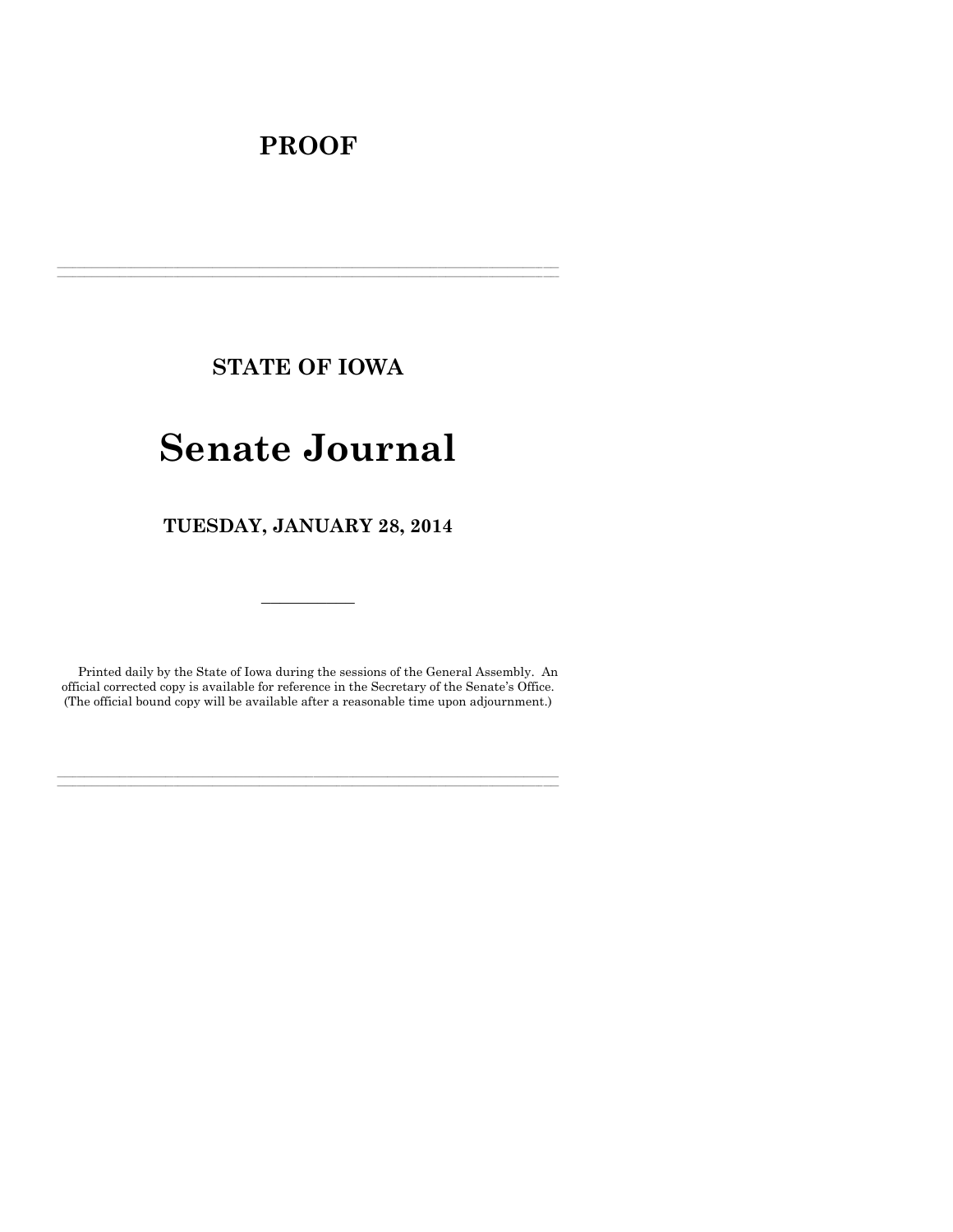## **JOURNAL OF THE SENATE**

 $\frac{1}{2}$ 

SIXTEENTH CALENDAR DAY TENTH SESSION DAY

Senate Chamber Des Moines, Iowa, Tuesday, January 28, 2014

The Senate met in regular session at 9:02 a.m., President Jochum presiding.

Prayer was offered by the Honorable Daryl Beall, member of the Senate from Webster County, Fort Dodge, Iowa.

## PLEDGE OF ALLEGIANCE

The Pledge of Allegiance was led by Senate Page Ryan Halder.

The Journal of Monday, January 27, 2014, was approved.

## ADJOURNMENT

On motion of Senator Gronstal, the Senate adjourned at 9:06 a.m. until 9:00 a.m., Wednesday, January 29, 2014.

## **APPENDIX**

#### CERTIFICATE OF RECOGNITION

The Secretary of the Senate issued the following certificate of recognition:

George and Marty Grimshaw, Burlington – For celebrating their 50th anniversary. Senator Courtney.

#### REPORTS OF COMMITTEE MEETINGS

**COMMERCE**

**Convened:** Tuesday, January 28, 2014, 2:05 p.m.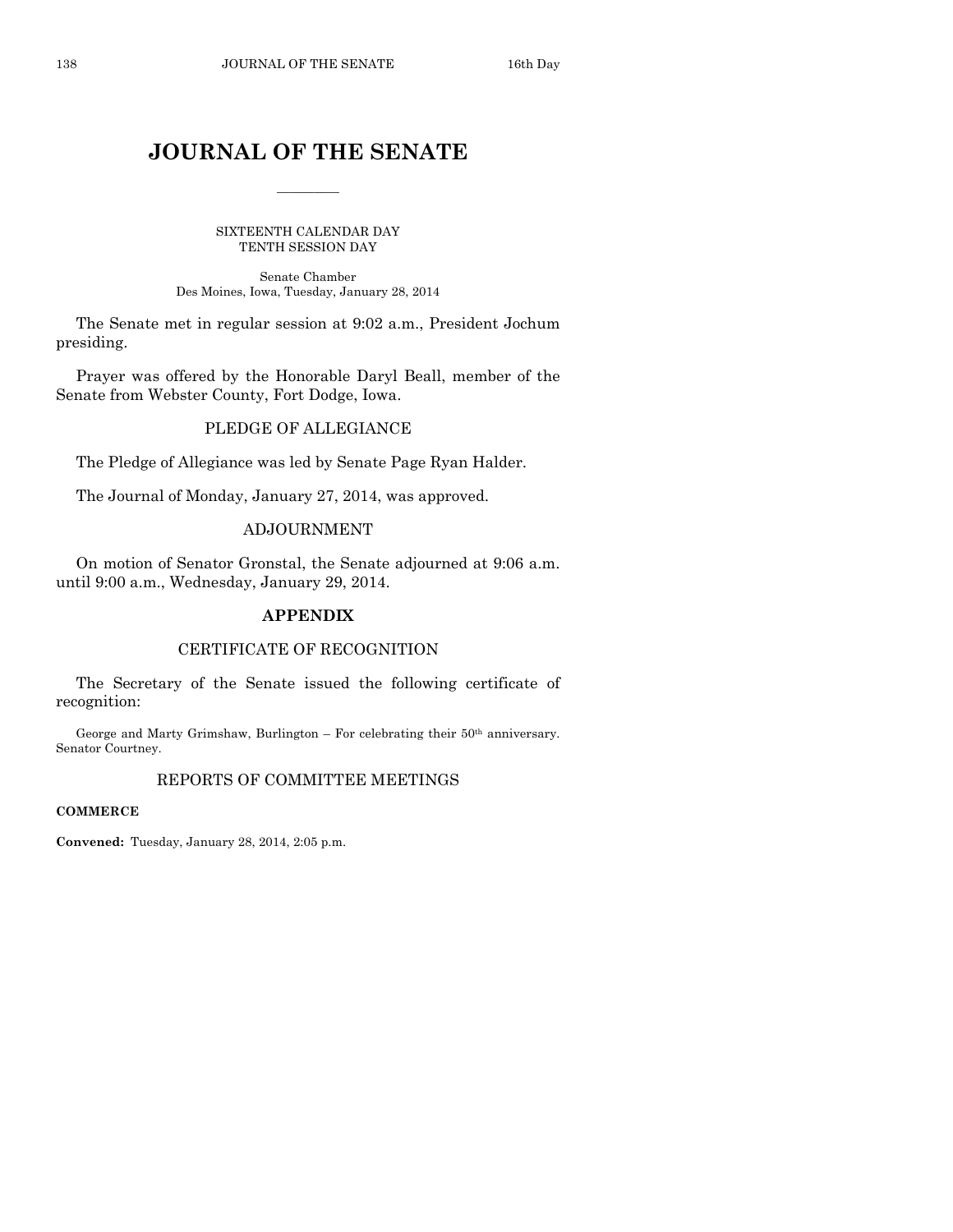**Members Present:** McCoy, Chair; Petersen, Vice Chair; Anderson, Ranking Member; Beall, Bolkcom, Breitbach, Chapman, Mathis, Schneider, Schoenjahn, Seng, Sinclair, and Wilhelm.

**Members Absent:** Bertrand and Hatch (both excused).

**Committee Business:** Presentation by the Iowa Utilities Board.

**Adjourned:** 2:55 p.m.

**ECONOMIC GROWTH**

**Convened:** Tuesday, January 28, 2014, 3:05 p.m.

**Members Present:** Sodders, Chair; Bowman, Vice Chair; Behn, Chelgren, Danielson, Dotzler, Hart, Houser, Mathis, Schneider, Taylor, Whitver, and Wilhelm.

**Members Absent:** Bertrand, Ranking Member; and Hatch (both excused).

**Committee Business:** Presentations.

**Adjourned:** 3:50 p.m.

#### **HUMAN RESOURCES**

**Convened:** Tuesday, January 28, 2014, 1:10 p.m.

**Members Present:** Ragan, Chair; Wilhelm, Vice Chair; Johnson, Ranking Member; Boettger, Bolkcom, Jochum, Mathis, Quirmbach, Segebart, and Whitver.

**Members Absent:** Dotzler, Ernst, and Hatch (all excused).

**Committee Business:** Childcare presentations.

**Adjourned:** 1:50 p.m.

#### **NATURAL RESOURCES AND ENVIRONMENT**

**Convened:** Tuesday, January 28, 2014, 3:00 p.m.

**Members Present:** Dearden, Chair; Greiner, Ranking Member; Bolkcom, Brase, Breitbach, Hogg, Johnson, Ragan, Rozenboom, Schoenjahn, Seng, and Zumbach.

**Members Absent:** Black, Vice Chair (excused).

**Committee Business:** Governor appointees and presentation on State Soil and Water Conservation.

**Adjourned:** 3:50 p.m.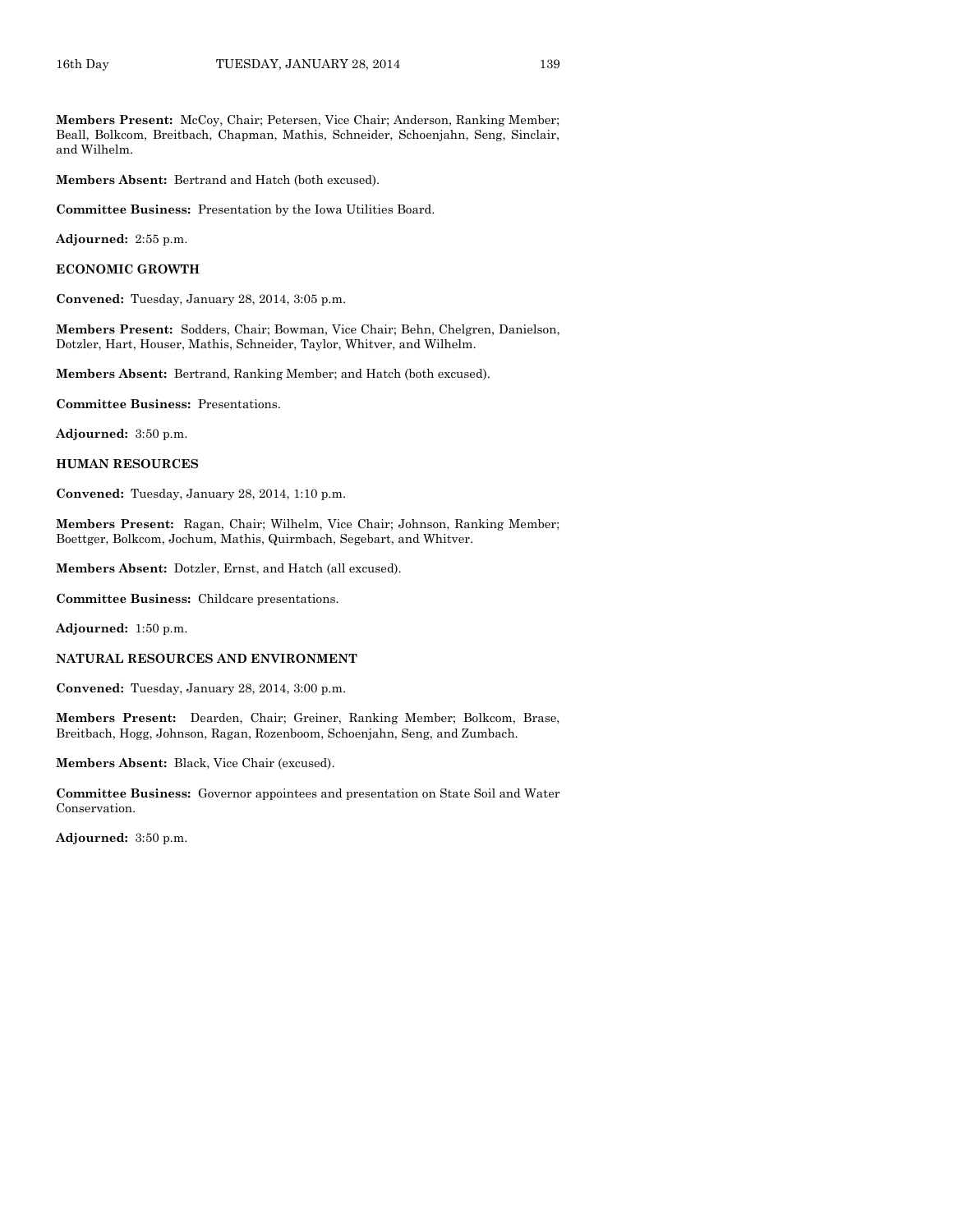#### **TRANSPORTATION**

**Convened:** Monday, January 27, 2014, 4:00 p.m.

**Members Present:** Bowman, Chair; Beall, Vice Chair; Kapucian, Ranking Member; Behn, Brase, Breitbach, Danielson, Dearden, Dvorsky, Feenstra, McCoy, Taylor, and Zumbach.

**Members Absent:** None.

**Committee Business:** Presentation by the Department of Transportation.

**Adjourned:** 5:00 p.m.

#### **APPROPRIATIONS SUBCOMMITTEE ON AGRICULTURE AND NATURAL RESOURCES**

**Convened:** Tuesday, January 28, 2014, 10:05 a.m.

**Members Present:** Black, Chair; Dearden, Vice Chair; Rozenboom, Ranking Member; Greiner, and Wilhelm.

**Members Absent:** None.

**Committee Business:** Presentations.

**Adjourned:** 10:50 a.m.

#### **APPROPRIATIONS SUBCOMMITTEE ON EDUCATION**

**Convened:** Tuesday, January 28, 2014, 10:00 a.m.

**Members Present:** Schoenjahn, Chair; Horn, Vice Chair; Smith, Ranking Member; Quirmbach, and Sinclair.

**Members Absent:** None.

**Committee Business:** Community College presentations.

**Adjourned:** 11:10 a.m.

#### **APPROPRIATIONS SUBCOMMITTEE ON HEALTH AND HUMAN SERVICES**

**Convened:** Thursday, January 23, 2014, 10:00 a.m.

**Members Present:** Hatch, Chair; Ragan, Vice Chair; Segebart, Ranking Member; Bolkcom, and Johnson.

**Members Absent:** None.

**Committee Business:** Presentations.

**Adjourned:** 12:00 p.m.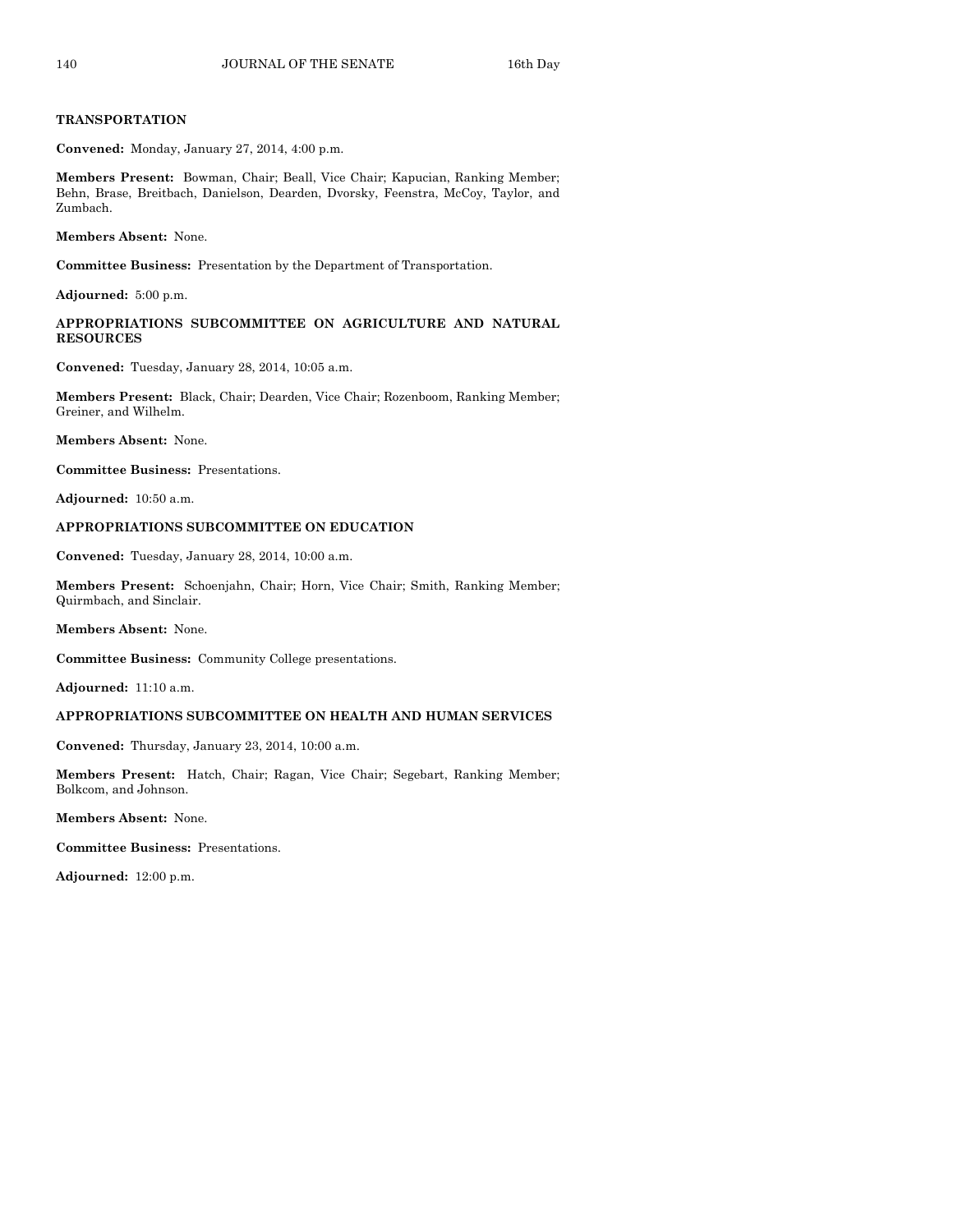#### **APPROPRIATIONS SUBCOMMITTEE ON JUSTICE SYSTEM**

**Convened:** Tuesday, January 28, 2014, 10:00 a.m.

**Members Present:** Courtney, Chair; Hogg, Vice Chair; Garrett, Ranking Member; Chelgren, and Taylor.

**Members Absent:** None.

**Committee Business:** Organizational meeting.

**Adjourned:** 11:20 a.m.

#### **APPROPRIATIONS SUBCOMMITTEE ON TRANSPORTATION, INFRASTRUCTURE, AND CAPITALS**

**Convened:** Tuesday, January 28, 2014, 10:15 a.m.

**Members Present:** McCoy, Chair; Beall, Vice Chair; Kapucian, Ranking Member; Anderson, and Bowman.

**Members Absent:** None.

**Committee Business:** Organizational meeting.

**Adjourned:** 11:30 a.m.

#### STUDY BILLS RECEIVED

### **[SSB 3111](http://coolice.legis.iowa.gov/Cool-ICE/default.asp?Category=billinfo&Service=Billbook&frame=1&GA=85&hbill=SSB3111) Judiciary**

Relating to the grounds for termination of parental rights.

#### **[SSB 3112](http://coolice.legis.iowa.gov/Cool-ICE/default.asp?Category=billinfo&Service=Billbook&frame=1&GA=85&hbill=SSB3112) Judiciary**

Modifying the periods of time to bring civil and criminal actions relating to the sexual abuse of minors.

#### **[SSB 3113](http://coolice.legis.iowa.gov/Cool-ICE/default.asp?Category=billinfo&Service=Billbook&frame=1&GA=85&hbill=SSB3113) Judiciary**

Providing an exemption from liability for an officer or employee of a school district or local school board under the Iowa municipal tort claims Act due to a person's participation in a non-school-sponsored extracurricular activity on school grounds.

**[SSB 3114](http://coolice.legis.iowa.gov/Cool-ICE/default.asp?Category=billinfo&Service=Billbook&frame=1&GA=85&hbill=SSB3114) Judiciary**

Relating to criminal gang participation.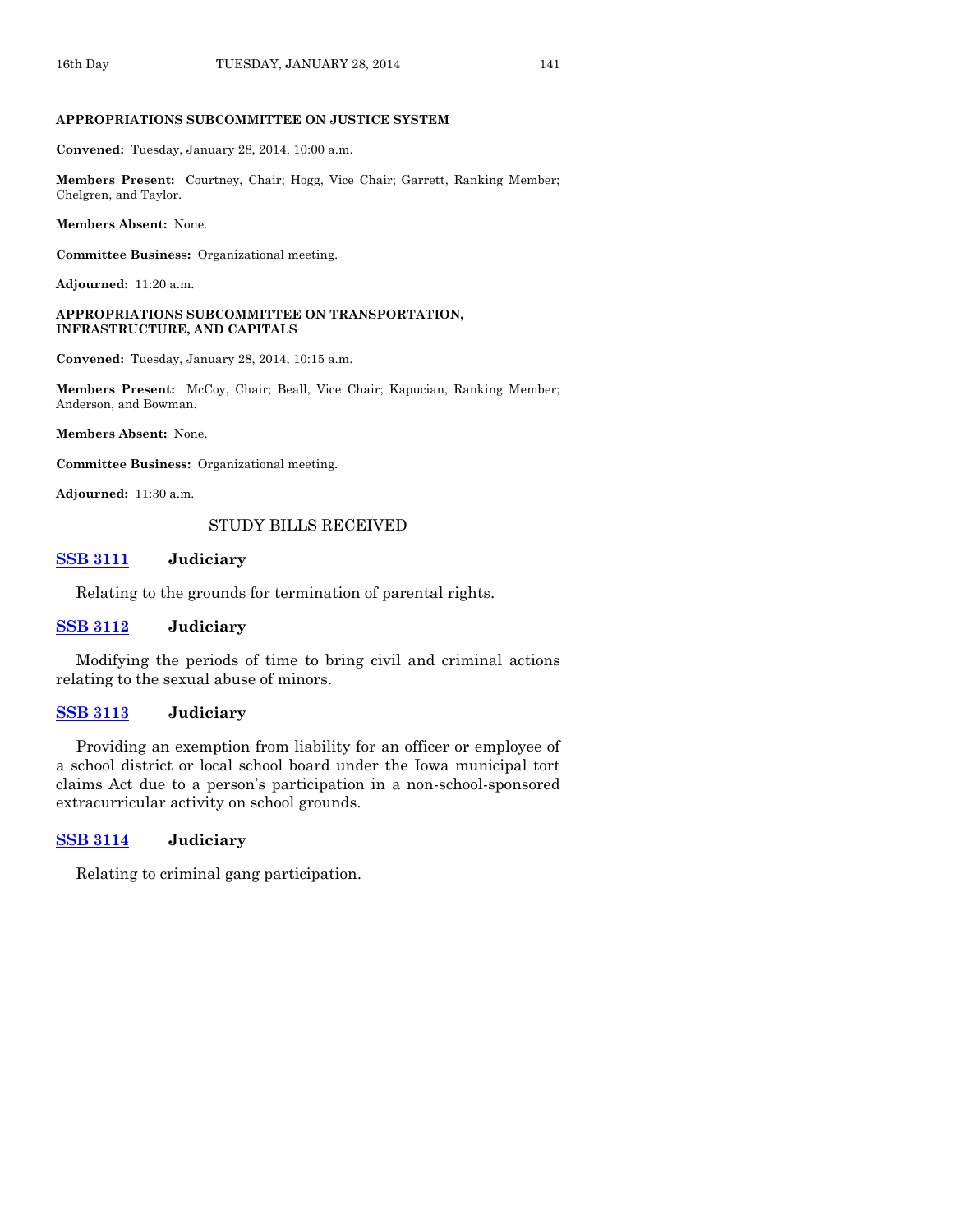#### **[SSB 3115](http://coolice.legis.iowa.gov/Cool-ICE/default.asp?Category=billinfo&Service=Billbook&frame=1&GA=85&hbill=SSB3115) Judiciary**

Relating to the scope and nature of use restrictions on land.

#### **[SSB 3116](http://coolice.legis.iowa.gov/Cool-ICE/default.asp?Category=billinfo&Service=Billbook&frame=1&GA=85&hbill=SSB3116) Judiciary**

Creating the Iowa uniform power of attorney Act and providing penalties and including applicability provisions.

#### **[SSB 3117](http://coolice.legis.iowa.gov/Cool-ICE/default.asp?Category=billinfo&Service=Billbook&frame=1&GA=85&hbill=SSB3117) Ways and Means**

Relating to the technical administration of the tax and related laws of the state, including administration by the department of revenue of certain tax credits and refunds, income taxes, sales and use taxes, hotel and motel taxes, and equipment taxes, and modifying provisions relating to the property assessment appeal board, and including effective date and retroactive applicability provisions.

## **[SSB 3118](http://coolice.legis.iowa.gov/Cool-ICE/default.asp?Category=billinfo&Service=Billbook&frame=1&GA=85&hbill=SSB3118) Transportation**

Relating to driving on a roadway laned for traffic, and making penalties applicable.

## **[SSB 3119](http://coolice.legis.iowa.gov/Cool-ICE/default.asp?Category=billinfo&Service=Billbook&frame=1&GA=85&hbill=SSB3119) Economic Growth**

Providing for the expansion of the availability of broadband access across the state, and including income tax credits and property tax exemptions for broadband infrastructure installations and making an appropriation.

#### **[SSB 3120](http://coolice.legis.iowa.gov/Cool-ICE/default.asp?Category=billinfo&Service=Billbook&frame=1&GA=85&hbill=SSB3120) Commerce**

Relating to federal home loan bank rights regarding collateral pledged by insurer-members.

#### **[SSB 3121](http://coolice.legis.iowa.gov/Cool-ICE/default.asp?Category=billinfo&Service=Billbook&frame=1&GA=85&hbill=SSB3121) Economic Growth**

Relating to the administration of certain economic development programs by the economic development authority and including effective date and retroactive applicability provisions.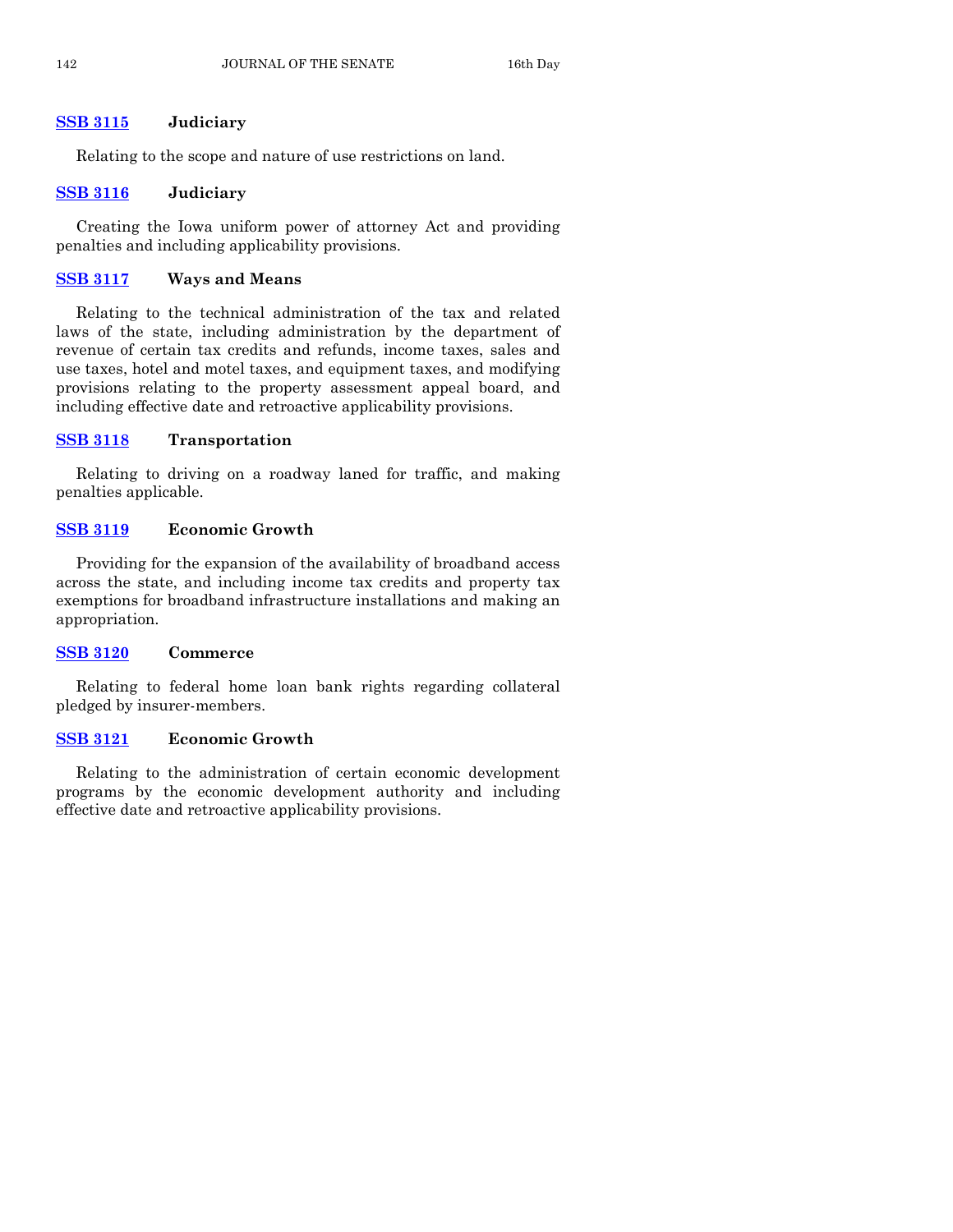## **[SSB 3122](http://coolice.legis.iowa.gov/Cool-ICE/default.asp?Category=billinfo&Service=Billbook&frame=1&GA=85&hbill=SSB3122) Veterans Affairs**

Relating to property taxes of veterans by providing an additional homestead credit for certain disabled veterans, modifying the military service property tax exemption and credit, making penalties applicable, and including applicability provisions.

### **[SSB 3123](http://coolice.legis.iowa.gov/Cool-ICE/default.asp?Category=billinfo&Service=Billbook&frame=1&GA=85&hbill=SSB3123) Veterans Affairs**

A study bill for an act permitting the adjutant general to procure and issue Cold War victory awards to eligible persons.

#### **[SSB 3124](http://coolice.legis.iowa.gov/Cool-ICE/default.asp?Category=billinfo&Service=Billbook&frame=1&GA=85&hbill=SSB3124) Veterans Affairs**

Concerning the issuance of disabled veteran motor vehicle registration plates to certain disabled veterans.

#### **[SSB 3125](http://coolice.legis.iowa.gov/Cool-ICE/default.asp?Category=billinfo&Service=Billbook&frame=1&GA=85&hbill=SSB3125) Veterans Affairs**

Exempting from the state individual income tax the federal retirement pay of a resident received for military service and including retroactive applicability provisions.

## INTRODUCTION OF RESOLUTION

**[Senate Resolution 103](http://coolice.legis.iowa.gov/Cool-ICE/default.asp?Category=billinfo&Service=Billbook&frame=1&GA=85&hbill=SR103)**, by Beall, Dotzler, Ragan, Hogg, Hart, Dvorsky, Danielson, Bowman, Mathis, Schoenjahn, Quirmbach, McCoy, Brase, Black, Seng, Sodders, Jochum, Gronstal, Courtney, Dearden, Horn, Taylor, Wilhelm, Hatch, Bolkcom, Anderson, Bertrand, Feenstra, Kapucian, Zumbach, Breitbach, Whitver, Smith, Sinclair, Garrett, Ernst, Boettger, Rozenboom, Segebart, Johnson, and Petersen, a resolution in support of extending the federal production tax credit for wind energy.

Read first time under Rule 28 and referred to committee on **Ways and Means**.

## INTRODUCTION OF BILLS

**[Senate File 2063](http://coolice.legis.iowa.gov/Cool-ICE/default.asp?Category=billinfo&Service=Billbook&frame=1&GA=85&hbill=SF2063)**, by Sodders, a bill for an act relating to an exemption from municipal liability for recreational trails.

Read first time under Rule 28 and referred to committee on **Judiciary**.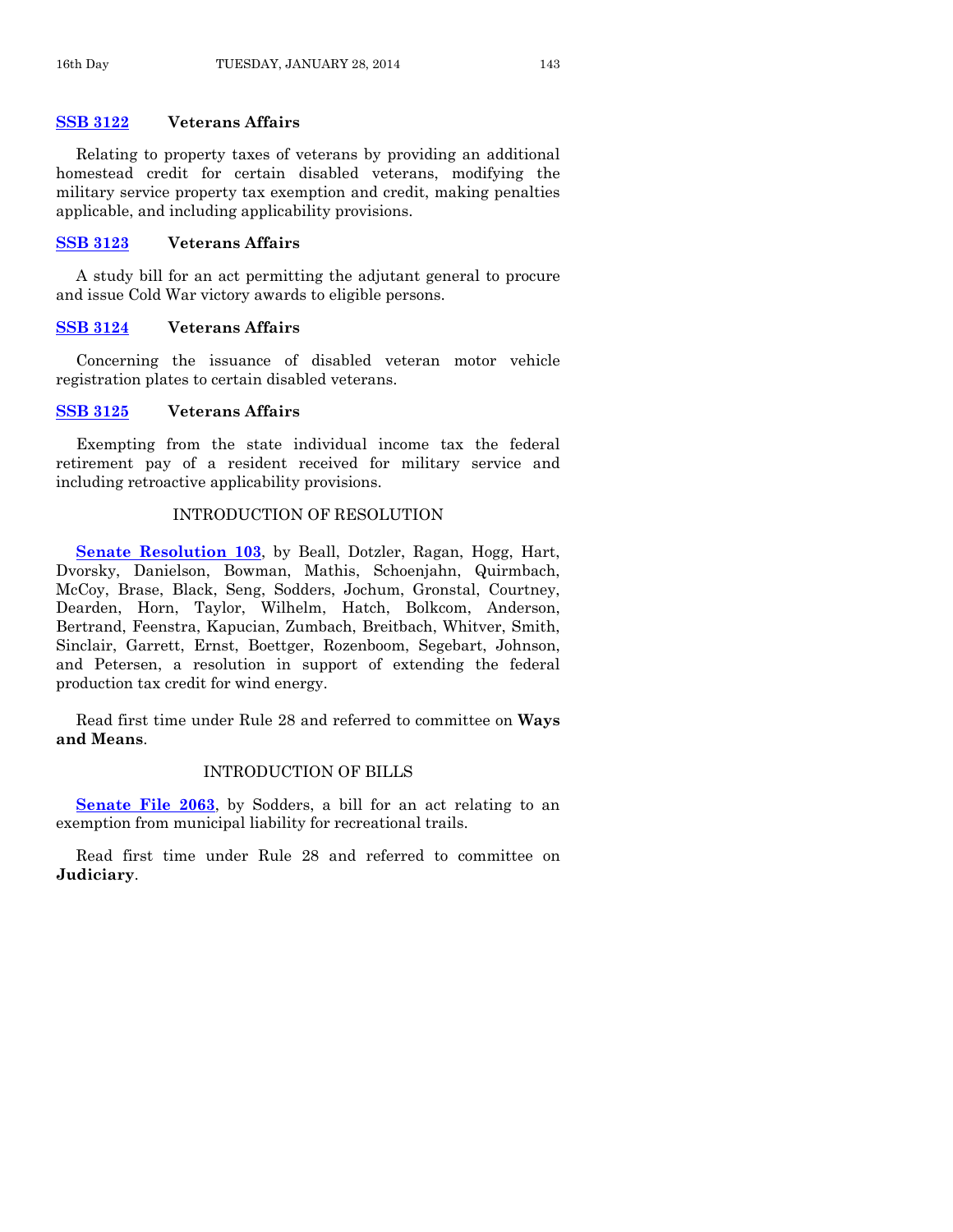**[Senate File 2064](http://coolice.legis.iowa.gov/Cool-ICE/default.asp?Category=billinfo&Service=Billbook&frame=1&GA=85&hbill=SF2064)**, by Chelgren, a bill for an act relating to fireworks possession, use, sales, transfers, and purchases, including by transferring sales taxes on certain fireworks to a new local fire department equipment fund, and providing penalties.

Read first time under Rule 28 and referred to committee on **State Government**.

**[Senate File 2065](http://coolice.legis.iowa.gov/Cool-ICE/default.asp?Category=billinfo&Service=Billbook&frame=1&GA=85&hbill=SF2065)**, by Chelgren, a bill for an act relating to community-directed attendant care requirements, and including effective, retroactive, and applicability date provisions.

Read first time under Rule 28 and referred to committee on **Human Resources**.

**[Senate File 2066](http://coolice.legis.iowa.gov/Cool-ICE/default.asp?Category=billinfo&Service=Billbook&frame=1&GA=85&hbill=SF2066)**, by Courtney, a bill for an act relating to providers of medical assistance program consumer-directed attendant care and consumer choices option services, including effective date and retroactive applicability provisions.

Read first time under Rule 28 and referred to committee on **Human Resources**.

**[Senate File 2067](http://coolice.legis.iowa.gov/Cool-ICE/default.asp?Category=billinfo&Service=Billbook&frame=1&GA=85&hbill=SF2067)**, by Feenstra, a bill for an act relating to transitional coaching authorizations issued by the board of educational examiners.

Read first time under Rule 28 and referred to committee on **Education**.

**[Senate File 2068](http://coolice.legis.iowa.gov/Cool-ICE/default.asp?Category=billinfo&Service=Billbook&frame=1&GA=85&hbill=SF2068)**, by Chelgren, a bill for an act requiring the rates of the excise taxes on motor fuel and certain special fuel used in motor vehicles to be based on changes in the consumer price index and including effective date provisions.

Read first time under Rule 28 and referred to committee on **Transportation**.

#### SUBCOMMITTEE ASSIGNMENTS

#### **[Senate File 2041](http://coolice.legis.iowa.gov/Cool-ICE/default.asp?Category=billinfo&Service=Billbook&frame=1&GA=85&hbill=SF2041)**

JUDICIARY: Sodders, Chair; Boettger and Courtney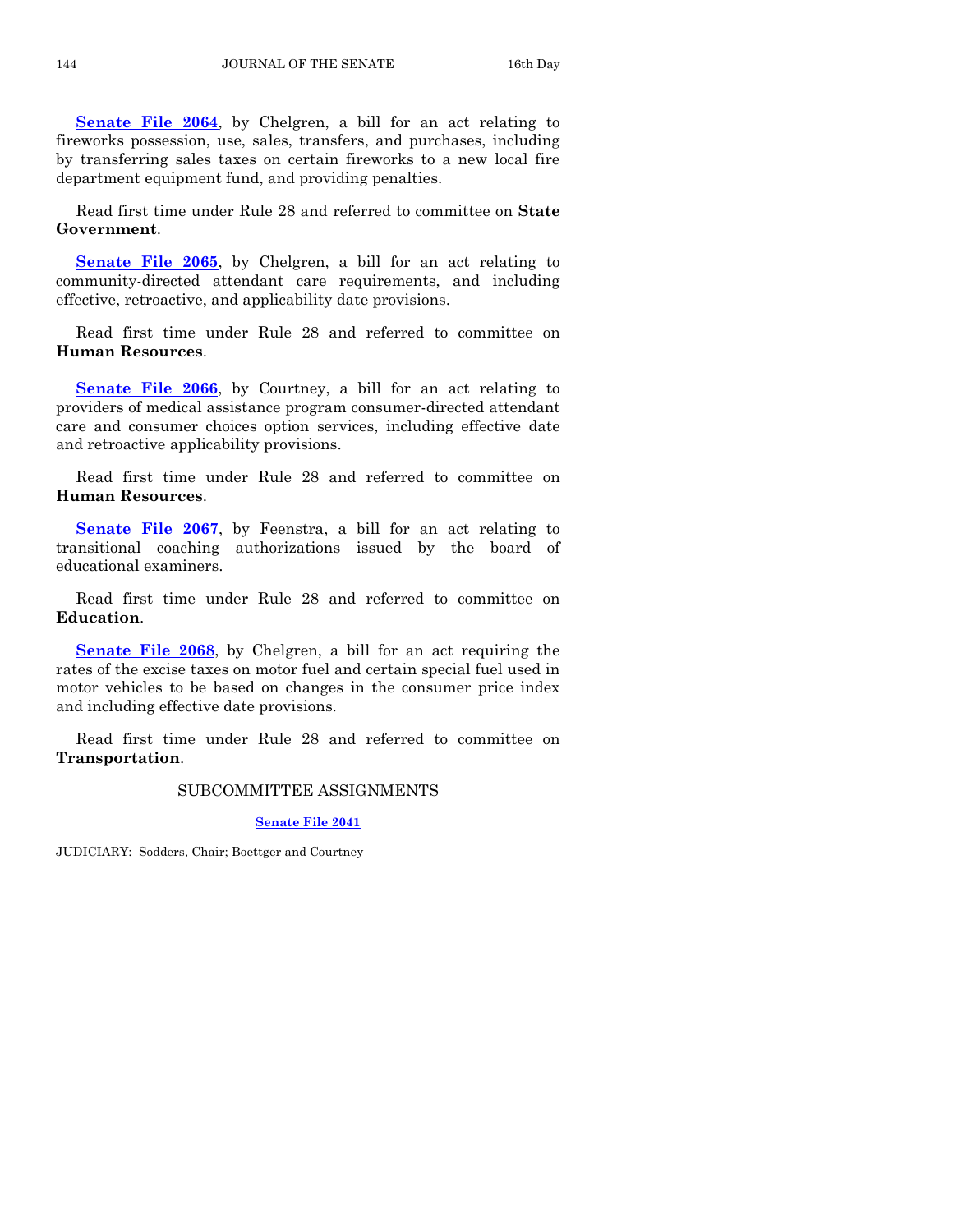#### **[Senate File 2046](http://coolice.legis.iowa.gov/Cool-ICE/default.asp?Category=billinfo&Service=Billbook&frame=1&GA=85&hbill=SF2046)**

TRANSPORTATION: Bowman, Chair; Danielson and Feenstra

#### **[Senate File 2049](http://coolice.legis.iowa.gov/Cool-ICE/default.asp?Category=billinfo&Service=Billbook&frame=1&GA=85&hbill=SF2049)**

EDUCATION: Dvorsky, Chair; Hogg and Johnson

#### **[Senate File 2050](http://coolice.legis.iowa.gov/Cool-ICE/default.asp?Category=billinfo&Service=Billbook&frame=1&GA=85&hbill=SF2050)**

EDUCATION: Hogg, Chair; Bowman and Johnson

#### **[Senate File 2052](http://coolice.legis.iowa.gov/Cool-ICE/default.asp?Category=billinfo&Service=Billbook&frame=1&GA=85&hbill=SF2052)**

ECONOMIC GROWTH: Wilhelm, Chair; Behn and Bowman

#### **[Senate File 2058](http://coolice.legis.iowa.gov/Cool-ICE/default.asp?Category=billinfo&Service=Billbook&frame=1&GA=85&hbill=SF2058)**

TRANSPORTATION: Beall, Chair; Brase and Zumbach

## **[Senate File 2059](http://coolice.legis.iowa.gov/Cool-ICE/default.asp?Category=billinfo&Service=Billbook&frame=1&GA=85&hbill=SF2059)**

TRANSPORTATION: Taylor, Chair; Behn and Danielson

#### **[Senate File 2060](http://coolice.legis.iowa.gov/Cool-ICE/default.asp?Category=billinfo&Service=Billbook&frame=1&GA=85&hbill=SF2060)**

NATURAL RESOURCES AND ENVIRONMENT: Dearden, Chair; Black and Greiner

## **[SSB 3111](http://coolice.legis.iowa.gov/Cool-ICE/default.asp?Category=billinfo&Service=Billbook&frame=1&GA=85&hbill=SSB3111)**

JUDICIARY: Horn, Chair; Boettger and Hogg

## **[SSB 3112](http://coolice.legis.iowa.gov/Cool-ICE/default.asp?Category=billinfo&Service=Billbook&frame=1&GA=85&hbill=SSB3112)**

JUDICIARY: Sodders, Chair; Petersen and Schneider

### **[SSB 3113](http://coolice.legis.iowa.gov/Cool-ICE/default.asp?Category=billinfo&Service=Billbook&frame=1&GA=85&hbill=SSB3113)**

JUDICIARY: Dvorsky, Chair; Petersen and Schneider

## **[SSB 3114](http://coolice.legis.iowa.gov/Cool-ICE/default.asp?Category=billinfo&Service=Billbook&frame=1&GA=85&hbill=SSB3114)**

JUDICIARY: Hogg, Chair; Courtney and Schneider

## **[SSB 3115](http://coolice.legis.iowa.gov/Cool-ICE/default.asp?Category=billinfo&Service=Billbook&frame=1&GA=85&hbill=SSB3115)**

JUDICIARY: Hogg, Chair; Petersen and Schneider

## **[SSB 3116](http://coolice.legis.iowa.gov/Cool-ICE/default.asp?Category=billinfo&Service=Billbook&frame=1&GA=85&hbill=SSB3116)**

JUDICIARY: Hogg, Chair; Horn and Schneider